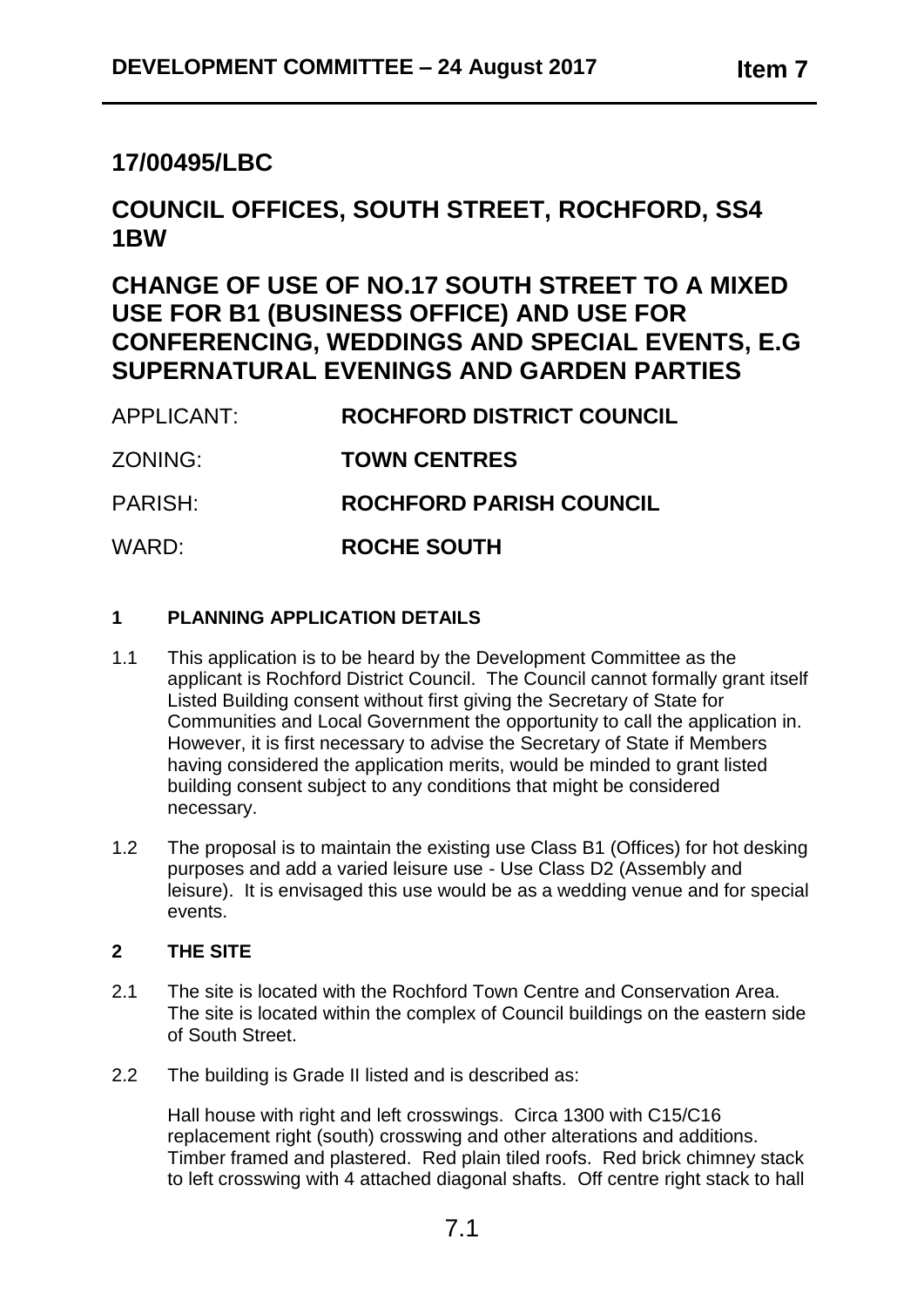and rear stack to right crosswing. Two storey crosswings, one storey hall, now with a gabled dormer with three leaded casements. H plan. The gabled crosswings are jettied with end brackets. 1:1:1 window range. Small paned vertically sliding sashes to first floor left and ground floor right, C19 2 light casement with centre transom to first floor right. Small paned angled bay ground floor right central C19 shop bay of 5 lights with centre transoms and segmental heads. C19 doors to right and left of hall that to left with 2 vertical lights, to right vertically boarded. Interior 2 bay open hall (now 6.9 metres long). Cambered and arched braced tie beam. Two armed crown post roof. Originally the front and rear walls were braced in herringbone pattern between hall window and cross passage doorways. Original doorhead survives to rear. Originally there were opposing windows, each with central square, 2 diamond mullions either side and a transom. Simple crown posts with braces carried down the shafts as pilasters with broach stops. Roof timbers were heavily sooted. Towards the south end are 2 original additional collars set approx 2 feet below the common collars, use unknown. Radiocarbon dating from the hall and north crosswing gave results 610+70 and 670+70, the resulting calibrated age ad calculated on the mean was 1350+-85 indicating a date of circa 1300 as not unlikely. Nothing survives of the original service end of the hall. The present 4 bay replacement is difficult to date but appears C15/C16. The 3 bay north crosswing is of similar date to the hall, but may be slightly later. An extremely fine and imposing red brick chimney stack was inserted into the hall probably between 1480 and 1530. Mantel beam radiocarbon dating gave the calibrated age AD of 1440+-80. The mantel beam is cambered, there are 3 decorative brick niches over with corbelled trefoiled heads, these flanked by a lower niche on each side with a plain arched head. A floor was inserted late c16 early c17 (now removed). The north (left) crosswing is of structure similar to the hall and originally multi-braced to the road. There is a doorhead in the north wall of the central bay. The tie beam are flatter than in the hall, the westernmost was arch braced, front wall, tie beam was originally moulded externally and cambered. Splayed top plate scarfs with undersquinted abuttments and face pegs. Inserted chimney stack with flat stop chamfered mantel beam, possibly contemporary with the hall chimney stack. There were indications of wall paintings, too fragmentary to retain, but said to be a floral motif. A staircase was inserted at a later date. The south crosswing has a simple crown post roof and halved and bridled top plate scarves.

- 2.3 The building following refurbishment in the 1980's, has been used as office space and has a gross internal floorspace of 169m².
- 2.4 To the rear of the building is a small courtyard area leading out to a walled rear garden area. The garden area is laid to lawn with decorative flower beds to the perimeter and a number of mature trees.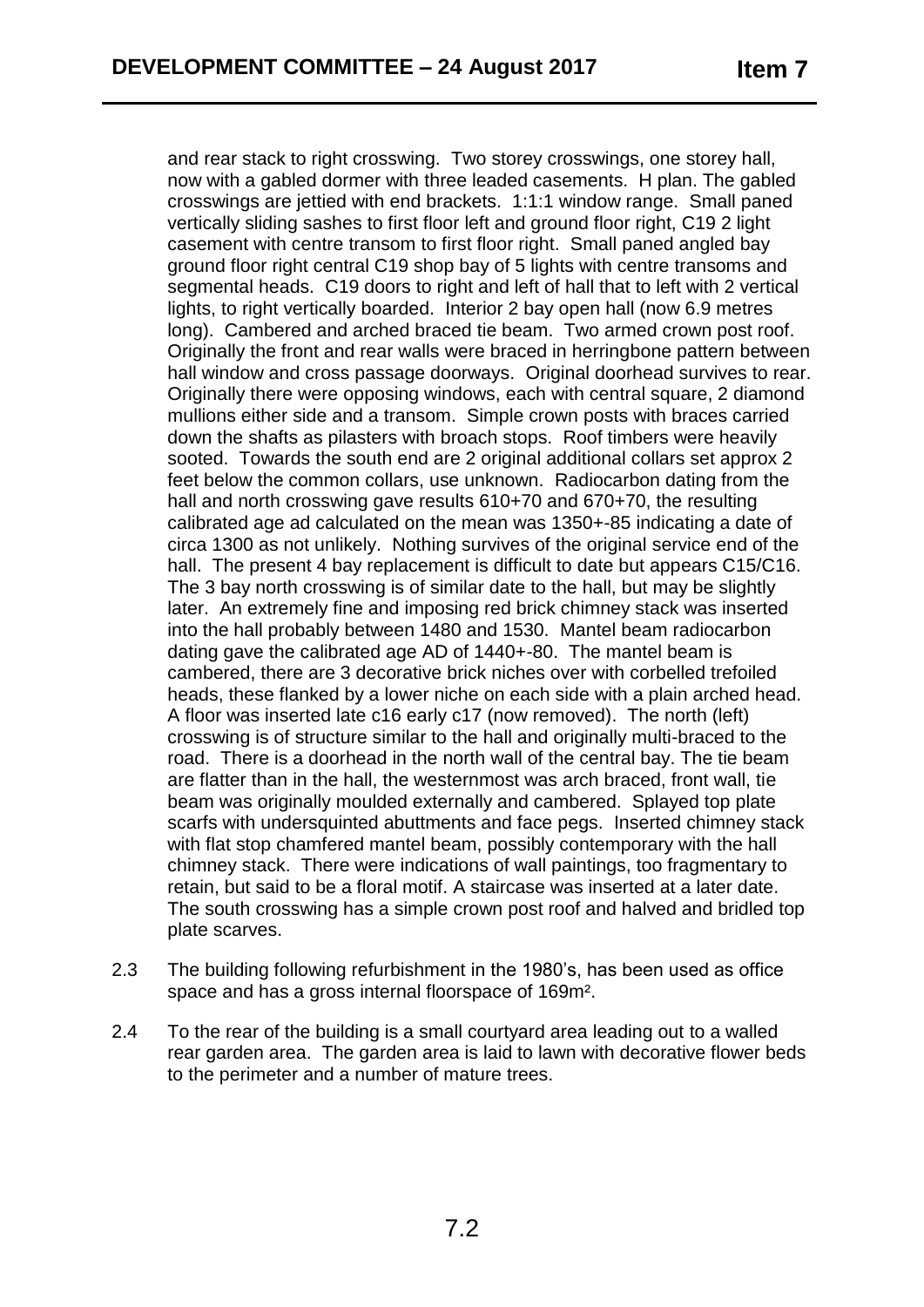#### **3 RELEVANT PLANNING HISTORY**

3.1 There is no relevant planning history for the building itself; however, there is a tandem application for planning consent – 17/00493/COU.

### **4 CONSULTATIONS AND REPRESENTATIONS**

#### **Rochford Parish Council**

4.1 Members felt that this site would be better used as a Community Facility rather than offices or residential, but queried the availability of parking at or near to the site. They also requested that this building is listed as a Community Asset.

#### **Essex County Council (ECC) Historic Environment**

4.2 The application affects a listed building, which is an example of a 17<sup>th</sup> century hall house, listed grade II\*, now offices. Elements of the historic fabric of the building may eventually be altered or destroyed during this conversion. It is, therefore, essential that a heritage assessment is carried out to assess the significance of this building, to inform future works and determine if other mitigation work is required, such as historic building survey. Ideally, this assessment should have been submitted with the application, but must be now carried out prior to the commencement of any work.

Recommendation: Heritage Assessment

'No development or conversion of any kind shall take place until the applicant has produced a heritage assessment, which has been submitted by the applicant and approved by the Local Planning Authority'.

#### **ECC Highways**

- 4.3 From a highway and transportation perspective the impact of the proposal is acceptable to the Highway Authority subject to the following condition:
	- (1) Prior to commencement of the development, the areas within the curtilage of the site for the purpose of loading / unloading / reception and storage of building materials and manoeuvring of all vehicles, including construction traffic, shall be provided clear of the highway.

#### **5 MATERIAL PLANNING CONSIDERATIONS**

5.1 Applications for listed building consent must be assessed on how the proposal impacts on the character and appearance of the heritage asset. In considering whether to grant listed building consent for any works the Local Planning Authority or the Secretary of State shall have special regard to the desirability of preserving the building or its setting or any features of special architectural or historic interest, which it possesses.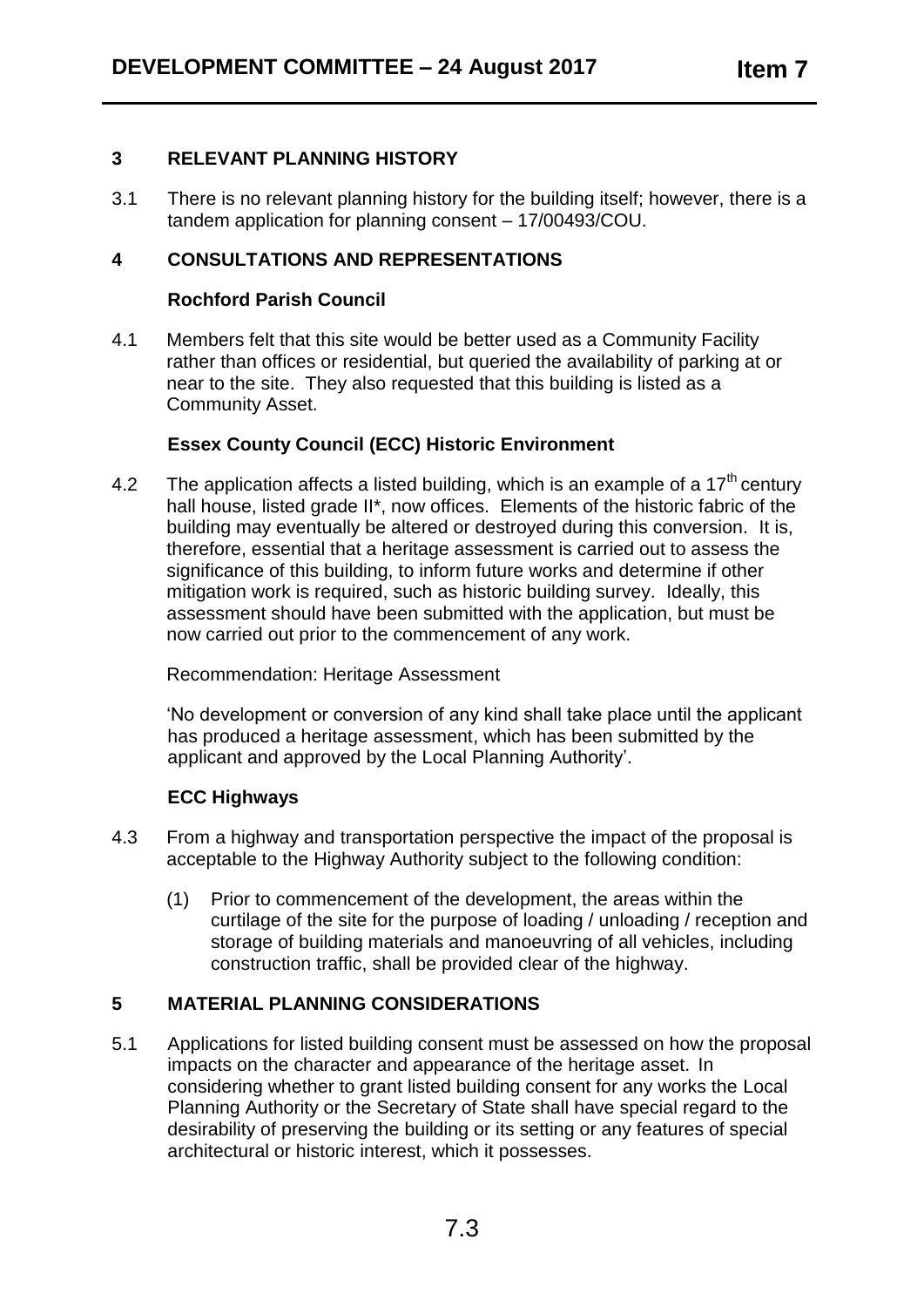- 5.2 17 South Street is the oldest building in Rochford of a residential nature and of significant local historical interest. Paragraph 131 of the National Planning Policy Framework (NPPF) states that, in determining planning applications, Local Planning Authorities should take account of the desirability of sustaining and enhancing the significance of heritage assets and putting them to viable uses consistent with their conservation.
- 5.3 The development, as proposed, would not make any physical changes to the building and its historic value. The proposal is to allow the continued office usage of the building for office purposes and to enable alternative uses to coexist that would attract visitors to enjoy the heritage asset. As such, it is not considered that there would be any detriment to the significance of the heritage asset.

#### **6 CONCLUSION**

- 6.1 It is not considered that the proposed uses of the building would have any adverse impact on the significance of the heritage asset. As it would attract visitors, who may not be familiar with the building and informed about other heritage assets within the District, it is considered to be beneficial to the promotion and enjoyment of the local historic environment.
- 6.2 It is not considered that there would be a justification to refuse listed building consent.

## **7 RECOMMENDATION**

7.1 It is proposed that the Committee **RESOLVES**

To advise the Secretary of State that it is minded to approve Listed Building Consent subject to the following conditions:

- (1) The development hereby permitted shall begin before the expiration of three years from the date of this permission.
- (2) No development or conversion of any kind shall take place until the applicant has submitted to the Local Planning Authority a heritage assessment to consider the historic details of the building, any impact of the use proposed upon them and any mitigation that may be required. The use hereby approved shall be implemented in accordance with such details as may be approved.

#### **Reason for Decision and Statement**

The proposal is considered not to cause harm to the character and appearance of the Listed Building or to the desirability of preserving the Listed Building or its setting.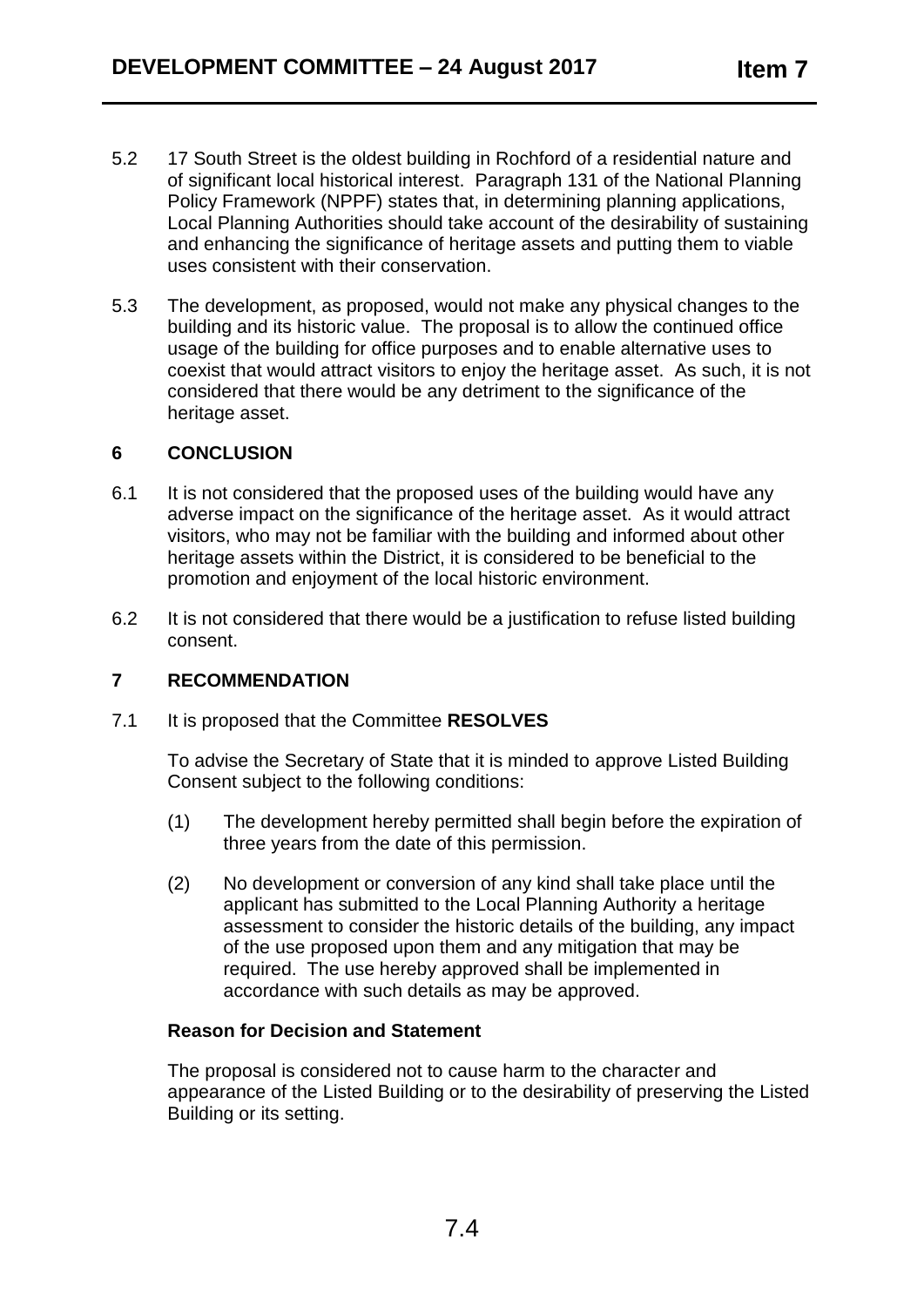

Assistant Director, Planning & Regeneration Services

Matthew Thomas

## **Relevant Development Plan Policies and Proposals**

Core Strategy 2011 – CP2, T8, RTC5

Rochford Conservation Area Appraisal and Management Plan 2007

Rochford Town Centre Area Action Plan 2015

National Planning Policy Framework

For further information please contact Robert Davis (Planning Officer) on:-

Phone: 01702 318039 Email: [robert.davis@rochford.gov.uk](mailto:robert.davis@rochford.gov.uk)

If you would like this report in large print, Braille or another language please contact 01702 318111.